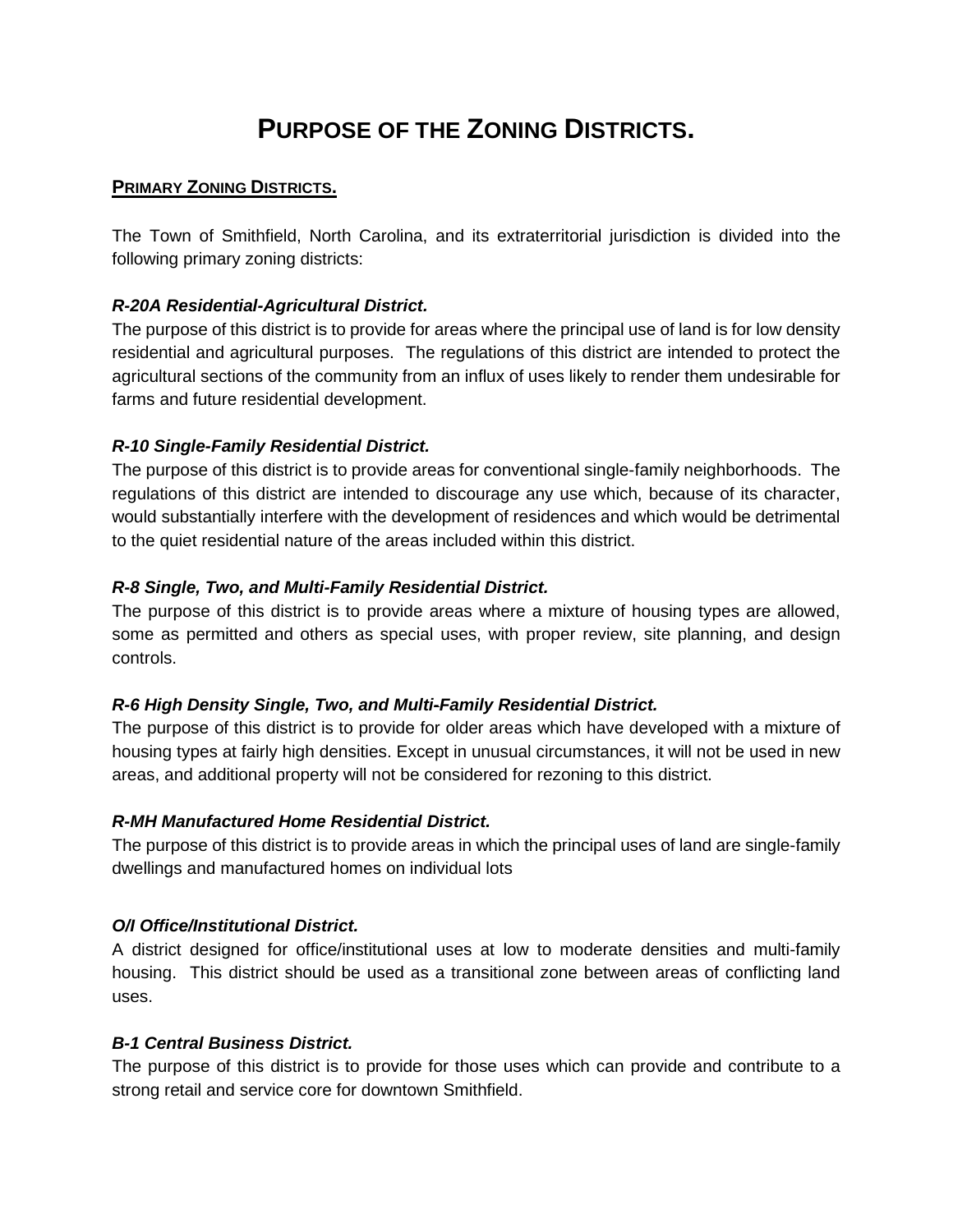## *B-2 General Business District.*

The purpose of this district is to provide for those business areas adjacent to the downtown core as well as other intensive and extensive business areas in Smithfield.

## *B-3 Highway Entranceway Business District.*

The purpose of this district is to allow commercial uses with proper regulations and safeguards to promote the safe and efficient movement of traffic, and the orderly development of land along major arteries leading into Town, while enhancing and preserving the environmental and aesthetic qualities of these areas. The proper location and development of the uses along these corridors will contribute to and enhance trade, tourism, capital investment, and the general welfare.*6.3.10.* 

## *LI Light Industrial District.*

The purpose of this district is to accommodate wholesale and warehousing uses as well as those industrial uses that include fabrication, manufacturing, assembly or processing of materials that are in refined form and that do not in their transformation create smoke, gas, odor, dust, noise, vibration of earth, soot or lighting to a degree that is offensive or cause adverse effects for the area or adjacent uses.

## *HI Heavy Industrial District.*

The purpose of this district is to accommodate the development and operation of industrial, distribution, and manufacturing uses which, by nature of their intensity, may be incompatible with other types of land uses. Permitted uses in the HI zone may be more intensive than those allowable in the LI zoning district.

# **CONDITIONAL ZONING DISTRICTS.**

# *Conditional Zoning Districts (CZ).*

Conditional Zoning (CZ) Districts are hereby established bearing the designation – CZ to correspond with each of the general use zoning districts. The uses permitted in a Conditional Zoning (CZ) District are, except as limited by the conditions imposed on the district, of the same character or type as the use or uses permitted in the corresponding general use district set forth in Section 6.6.

Conditional Zoning is a negotiated approach to a legislative decision allows flexibility to tailor regulations to a particular site and project. Conditional Zoning Districts are zoning districts in which all of the site-specific standards and conditions are incorporated into the zoning district regulations. Individual conditions and site-specific standards that can be imposed are limited to those needed to bring a project into compliance with town ordinances and adopted plans and those addressing the impacts reasonably expected to be generated by use of the site. Conditional Zoning may only occur at the owner's request and cannot be imposed without the owner's agreement. Some flexibility can be granted, deviating from the standards in the corresponding general zoning district and supplemental standards with the rezoning (such as lot sizes and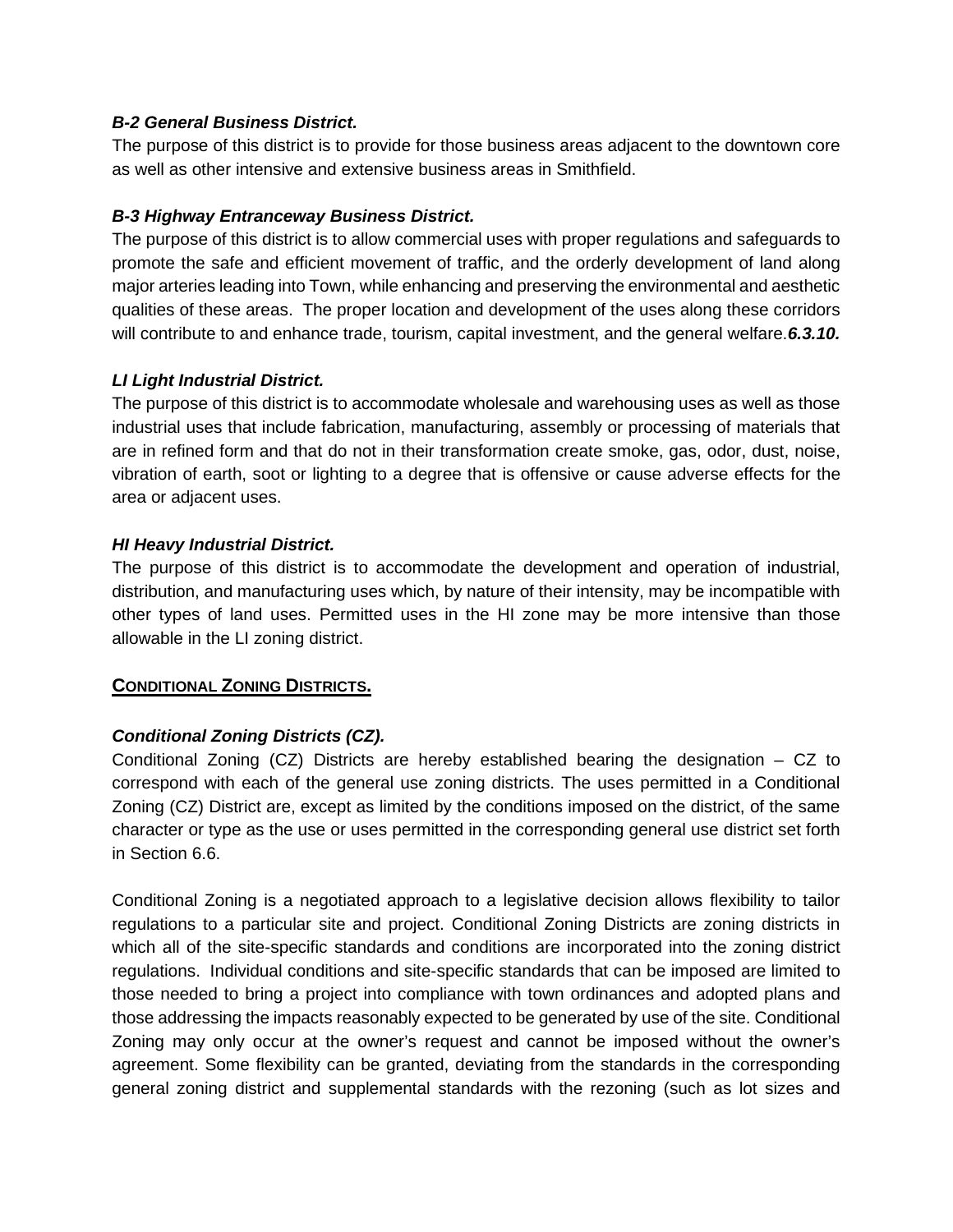setbacks). however, these should be carefully considered and should correspond to other Town objectives. With an approval of a conditional zoning application, an ordinance is adopted authorizing the requested use with such reasonable conditions as are mutually approved by the applicant and Town Council and determined to be desirable in promoting public health, safety and general welfare, or to mitigate impacts reasonably expected to be generated by use of the site. A Conditional Zoning (CZ) District allows particular uses to be established only in accordance with conditions pertaining to each individual development project. All site-specific conditions must be consistent with the objectives of these regulations, the adopted Comprehensive Land Use Plan and area plans. With the approval, the town must assure that all of the factors defining reasonable spot zoning are fully considered and that the public hearing record reflects that consideration.

# *Planned Unit Development Conditional Zoning District (PUD).*

The PUD district allows a large site to be developed with a mixture of land uses according to an approved overall site plan. For example, a large tract may be developed with a mix of singlefamily and multi-family housing, with part of the site also devoted to commercial and office uses. The PUD district allows for greater flexibility in dimensional standards than general use district zoning, or other conditional district zoning (such as lot sizes and setbacks) upon approval of an overall master plan for the entire development. The PUD Conditional Zoning standards are not specifically tied to any single general use district, and does not require a rigid separation of different land uses. Streets within a PUD Conditional Zoning District shall comply with 10.110.19. Uses are limited to the uses identified in the mixed use site development plan along with all site specific standards, and conditions. With an approval of a PUD Conditional Zoning application, an ordinance authorizing the requested use with such reasonable conditions as are mutually approved by the applicant and Town Council and determined to be desirable in promoting public health, safety and general welfare, or to mitigate impacts reasonably expected to be generated by use of the site. A PUD district shall not be less than five (5) acres in area and are permitted only in areas guided as mixed use centers on the adopted comprehensive land use plan map.

# **OVERLAY ZONING DISTRICTS.**

#### *RHO Rowhouse Overlay District.*

A district established to provide development standards for high density single-family residential areas which are in addition to those provided by the underlying zoning districts established by the Unified Development Ordinance.

# *ECO Entry Corridor Overlay District.*

A district established to provide development standards for particular roadway corridor areas which are in addition to those provided by the other zoning districts established by the Unified Development Ordinance.